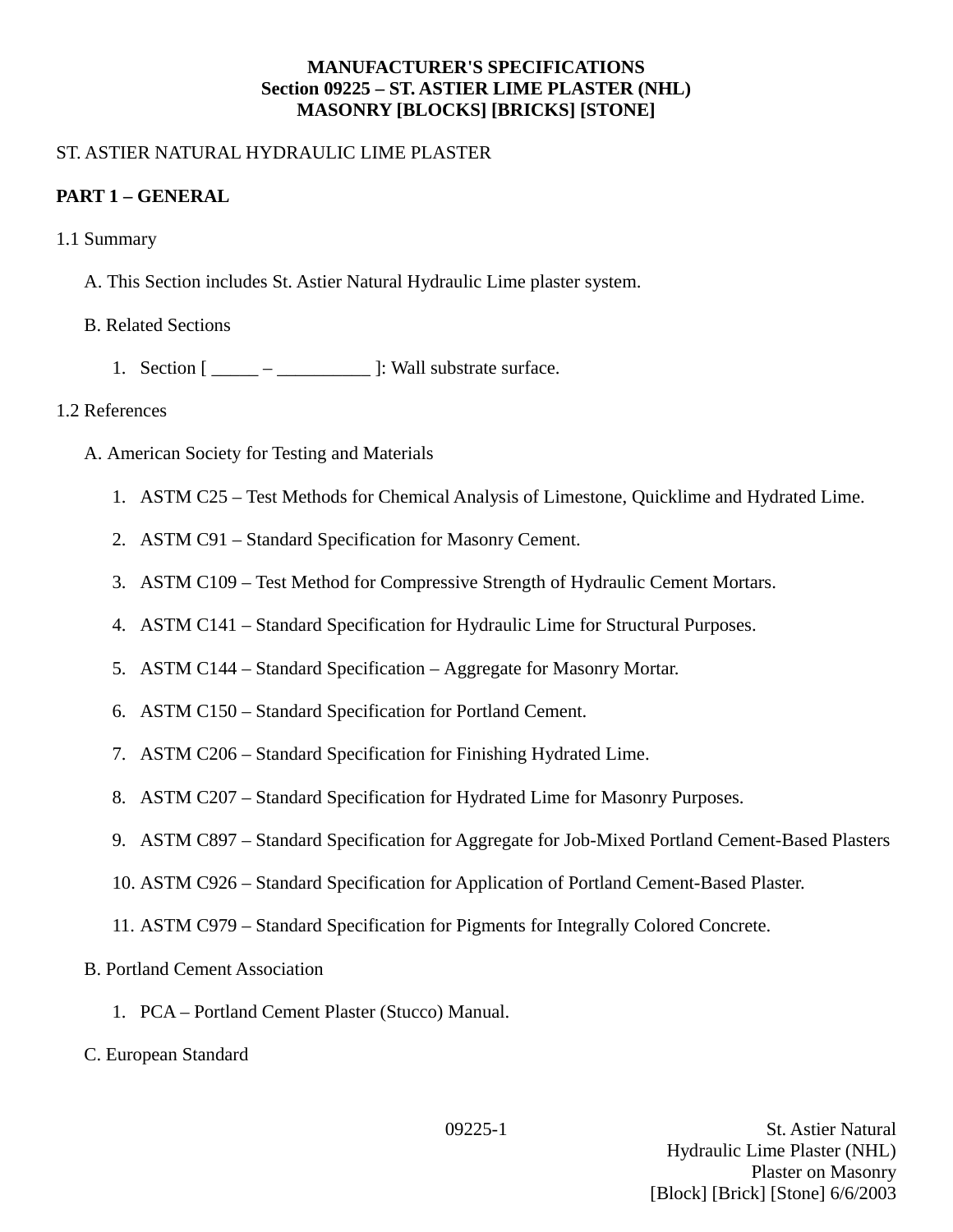- 1. EN 459-1 Building Lime Part 1: Definitions, Specifications and Conformity Criteria
- 2. EN 459-2 Building Lime Part 2: Test Methods
- 3. EN 459-3 Building Lime Part 3: Conformity Evaluation
- 1.3 Performance Requirements

A. Structure to be designed in such a way as to minimize the transfer of stress from building to plaster skin.

# 1.4 Submittals

- A. Section 01330 Submittal Procedures: Submittal Procedures.
- B. Product Data: Submit data on plaster materials, characteristics and limitations of products specified.
- C. Samples: Submit two samples, 12 inch by 12 inch in size, illustrating finish color and texture.

# 1.5 Quality Assurance

- A. Perform Work in accordance with Manufacturer's Instructions
- 1.6 Qualifications
	- A. Manufacturer: All St. Astier NHL shall be obtained from: LimeWorks.us 3145 State Road Telford, PA 18969 215-536-6706 215-453-1310 Fax [info@limeworks.us](mailto:info@limeworks.us)  [www.Lime](http://www.LimeWorks.us/) *[Works](http://www.LimeWorks.us/)*[.us](http://www.LimeWorks.us/)

Or its authorized distributors.

B. Installer: Company specializing in performing plaster/stucco work with minimum of three (3) years

experience.

# 1.7 Mock-up

- A. Section 01400 Quality Requirements: Requirements for mock-up.
- B. Construct mock-up,  $\_\_$  feet long by  $\_\_$  inch wide, including exterior and interior wall and ceiling

system illustrating surface finish and color.

C. Locate where directed by Architect.

09225-2 St. Astier Natural Hydraulic Lime Plaster (NHL) Plaster on Masonry [Block] [Brick] [Stone] 6/6/2003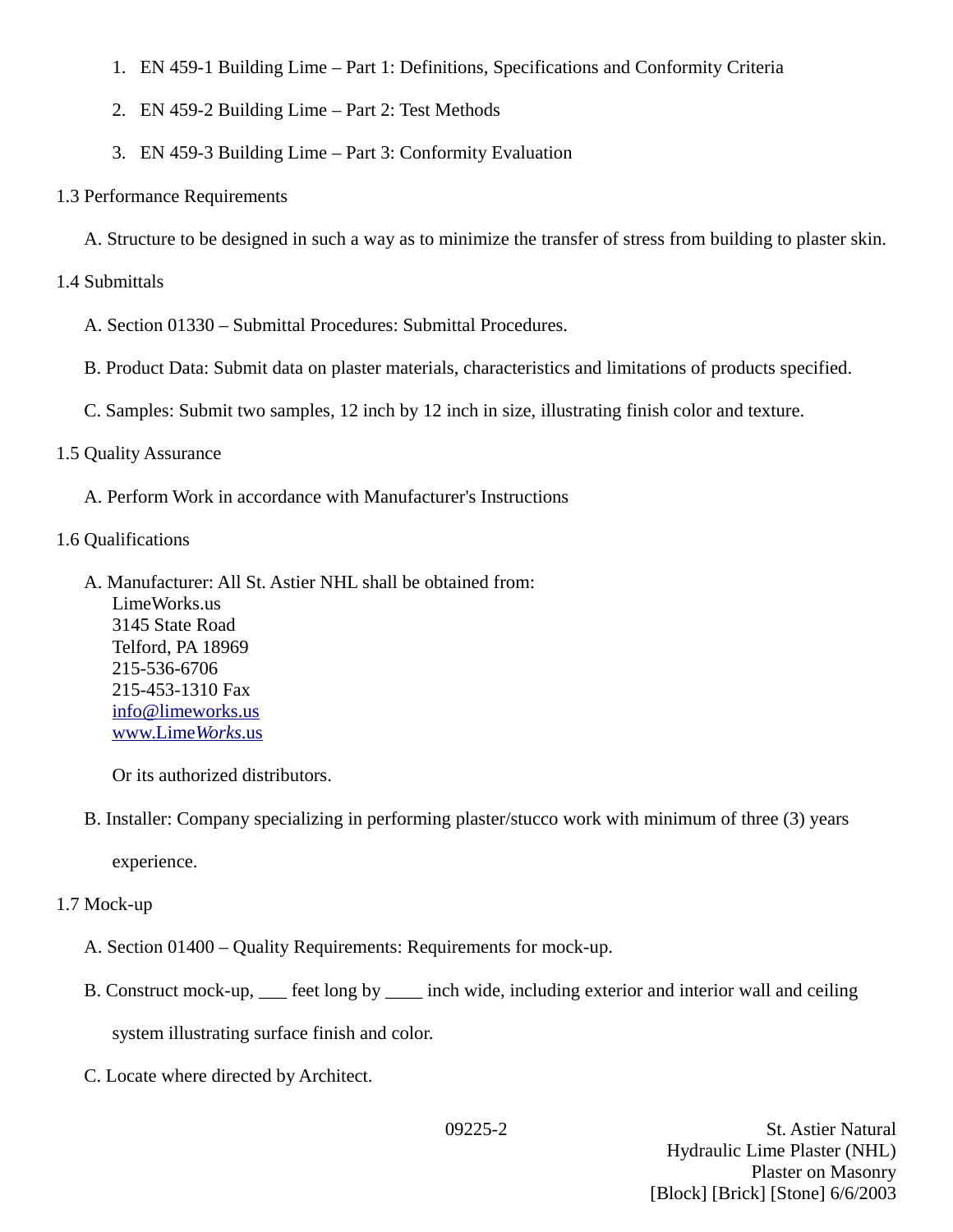- D. [Incorporate accepted mock-up as part of Work.]
- 1.8 Pre-Installation Meetings
	- A. Section 1300 Administrative Requirements: Pre-Installation Meeting.
	- B. Convene minimum one week prior to commencing work of this SECTION.
- 1.9 Environmental Requirements
	- A. Provide environmental conditions at areas where Work of this SECTION is being performed to allow limeplaster to properly cure.
	- B. Take precautionary measures necessary to assure that excessive temperature changes do not occur.
	- C. Do not apply limeplaster unless minimum ambient temperature of 45 degrees F and a maximum of 85 degrees F has been and continues to be maintained for a minimum of 48 hours prior to application and until plaster is cured.
	- D. Hot Weather Requirements: Protect limeplaster from uneven and excessive evaporation during dry, hot weather. Provide tarping over the outside of all scaffolding.

## **PART 2 – PRODUCTS**

#### 2.1 Lime Plaster (NHL)

#### A. Manufacturer

- 1. CESA Imported and distributed by Lime*Works*.us
- 2. Substitutions not permitted.

#### 2.2 Components

- A. Plaster Base Materials
	- 1. Binder: St. Astier Natural Hydraulic Lime NHL 3.5
	- 2. Aggregate: Natural or Manufactured Sharp Sand with at least 4 grades forming a substantial part of the sand and no more than 3% of particles smaller than grade #200 (0.075mm).
	- 3. [Fibers: \_ inch nominal length glass fibers meeting requirements of ASTM C1116.] [Fibers: animal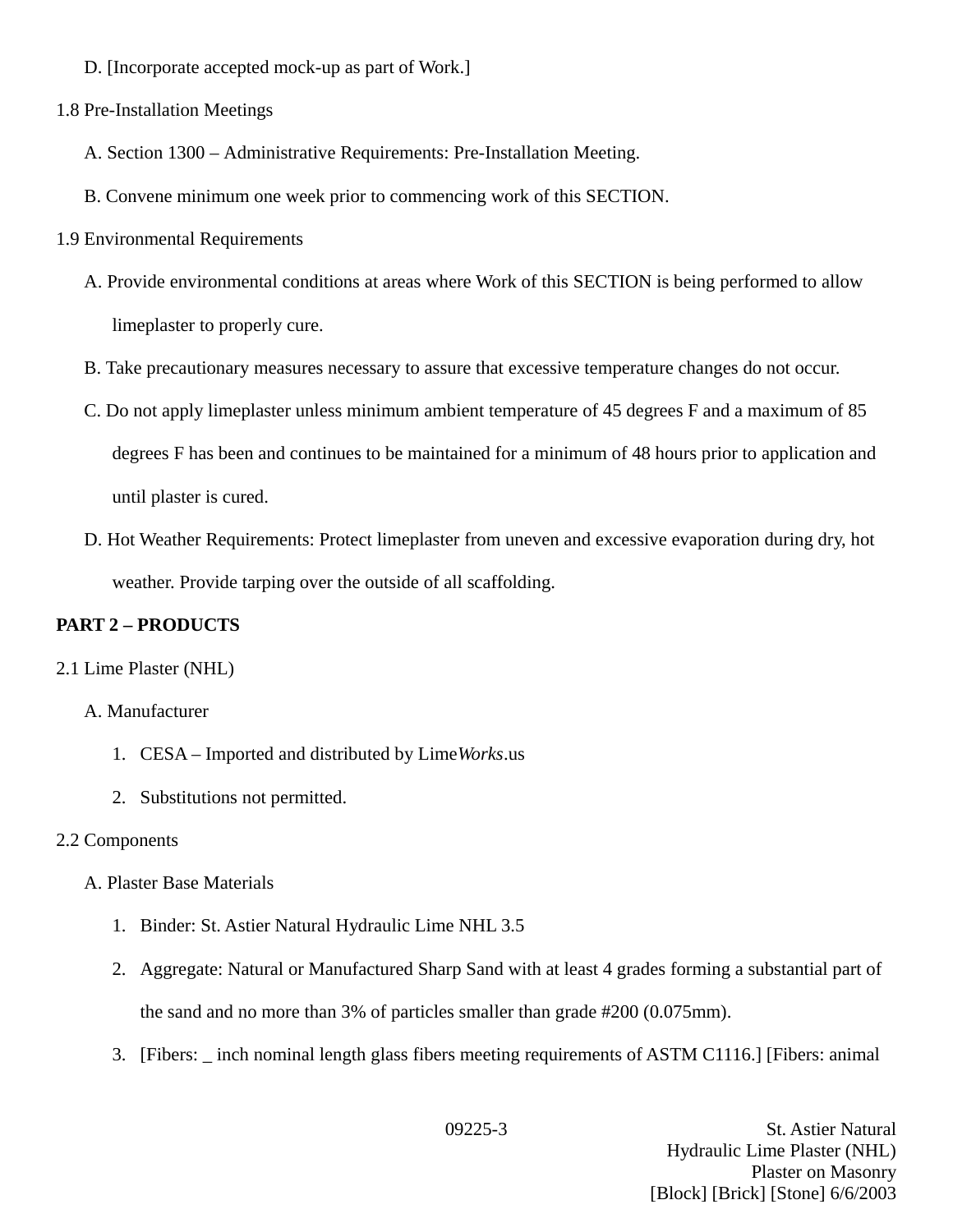hair]

- B. Plaster Finish Materials
	- 1. Binder: St. Astier Natural Hydraulic Lime NHL 2.
	- 2. Color Pigment: ASTM C979 mineral oxide type, [\_\_\_\_]color.
	- 3. Water: Clean, fresh, potable and free of mineral or organic matter capable of affecting plaster.

C. Finish Aggregate.

1. Aggregate: Natural or Manufactured Sharp Sand with at least 4 grades forming a substantial part of the sand and no more than 3% of particles smaller than grade #200 (0.075mm).

## 2.3 Mixes

- A. Scratch Coat: 1 part NHL 3.5 and [1.5] [2] parts of sand, proportioned by volume.
	- [1. Fiber Reinforcement: add [fiber] [hair] to scratch coat]
- B. Brown Coats: [1 part NHL 3.5 and [2] [2.5] parts of sand, proportioned by volume.] [Ready-Mix: Ecologic G, Ecomortar G]
- C. Finish Coat: [1 part NHL 2 and [2.5] [3] parts of sand, proportioned by volume.] [Ready-Mix: Ecologic F, Ecomortar F]
- D. Mix only as much plaster as can be used prior to initial set.
- E. [Add color pigments to finish coat.]
- F. Mix materials dry, to uniform color and consistency, before adding water.
- G. Protect mixtures from freezing, frost, contamination, and excessive evaporation.

# **PART 3 – EXECUTION**

- 3.1 Examination
	- A. Section 01300 Administrative Requirements: Coordination and project conditions.
	- B. Surface to be sound enough to receive plaster coat.
	- C. Verify joints are cut flush and surface is ready to receive work of this Section. Verify no bituminous or

09225-4 St. Astier Natural Hydraulic Lime Plaster (NHL) Plaster on Masonry [Block] [Brick] [Stone] 6/6/2003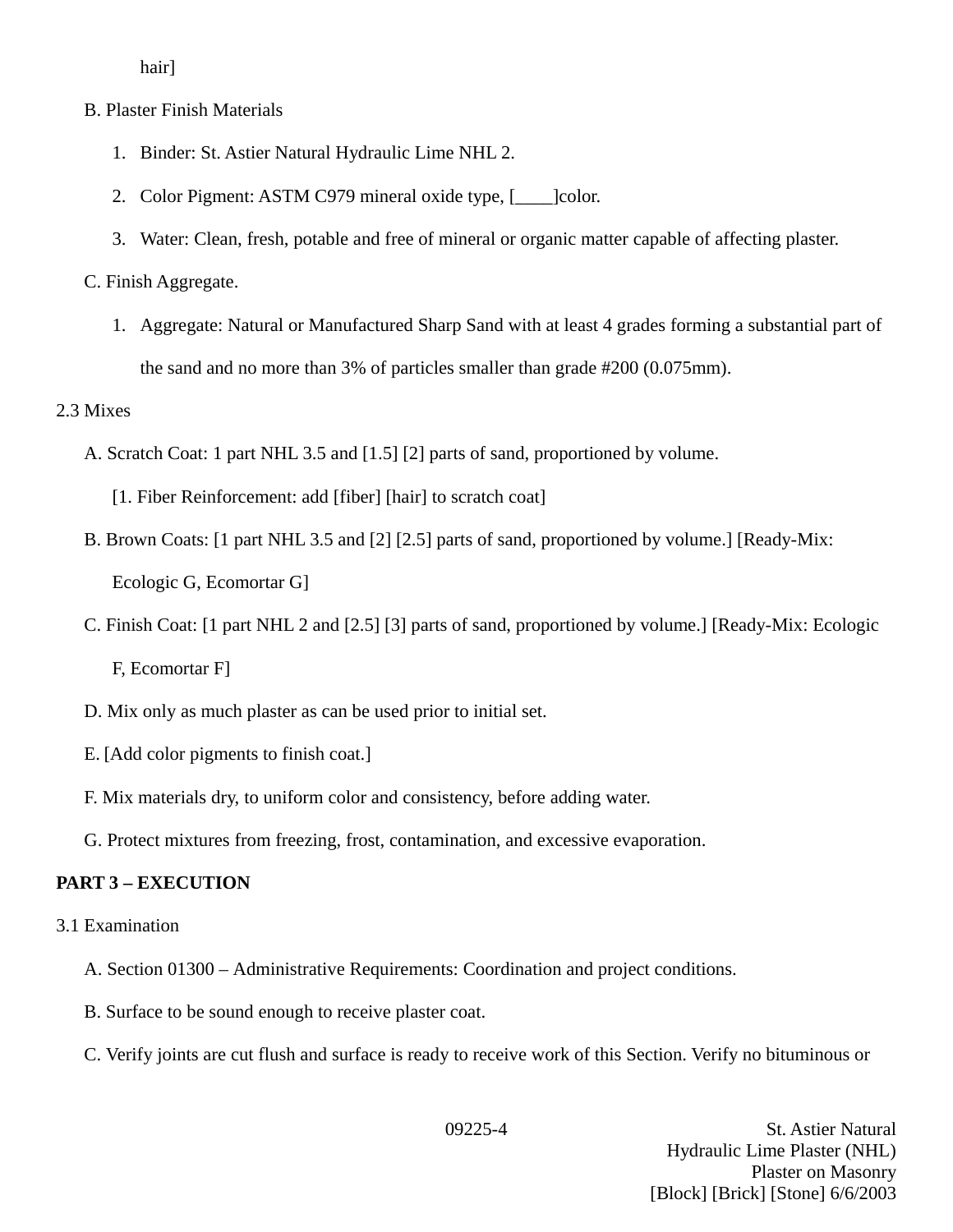water repellent coatings exist on masonry.

D. Mechanical and Electrical: Verify surfaces within walls have been tested and approved.

3.2 Preparation

- A. Dampen surfaces to reduce excessive suction.
- B. Clean surfaces of foreign matter. [Brush surfaces to remove dirt and loose particles.] [Clean surfaces using acid solutions, solvents or detergents.] Wash surfaces with clean water.
- C. Prior to the scratch coat being applied, any excessive depression or hollow requiring dubbing out should be carried out using 1 part NHL 3.5 and [1] [1.5] [2] parts sharp sand by volume.
- D. [Roughen smooth surfaces and apply [bonding agent] [dash bond coat].]
- E. [Apply a mix of NHL [2] [3.5] in a ratio of 1:8-10 by volume with potable water to improve the surface condition prior to application.]
- F. [Apply shelter coat per manufacturer's instructions.]
- 3.3 Installation
	- A. [Installation of Accessories:]
		- 1. [Install accessories in accordance with ASTM C1063.]
		- 2. [Place corner bead at external wall corners.]
		- 3. [Place casing beads at terminations of plaster finish. Butt and align ends. Secure rigidly in place.]
		- 4. [Install door and glazed frames plumb and level in opening. Secure rigidly in place.]
	- B. [Control and Expansion Joints:]
		- 1. [Install interior control and expansion joints.]
		- 2. [Install exterior contraction joints after initial set, scribed as indicated on Drawings by cutting through 2/3 of lime plaster depth, neatly, in straight lines.]
		- 3. [For horizontal exterior surfaces, install control and expansion joints as indicated on Drawings.]
		- 4. [For vertical exterior surfaces, install control and expansion joints as indicated on Drawings.]

09225-5 St. Astier Natural Hydraulic Lime Plaster (NHL) Plaster on Masonry [Block] [Brick] [Stone] 6/6/2003